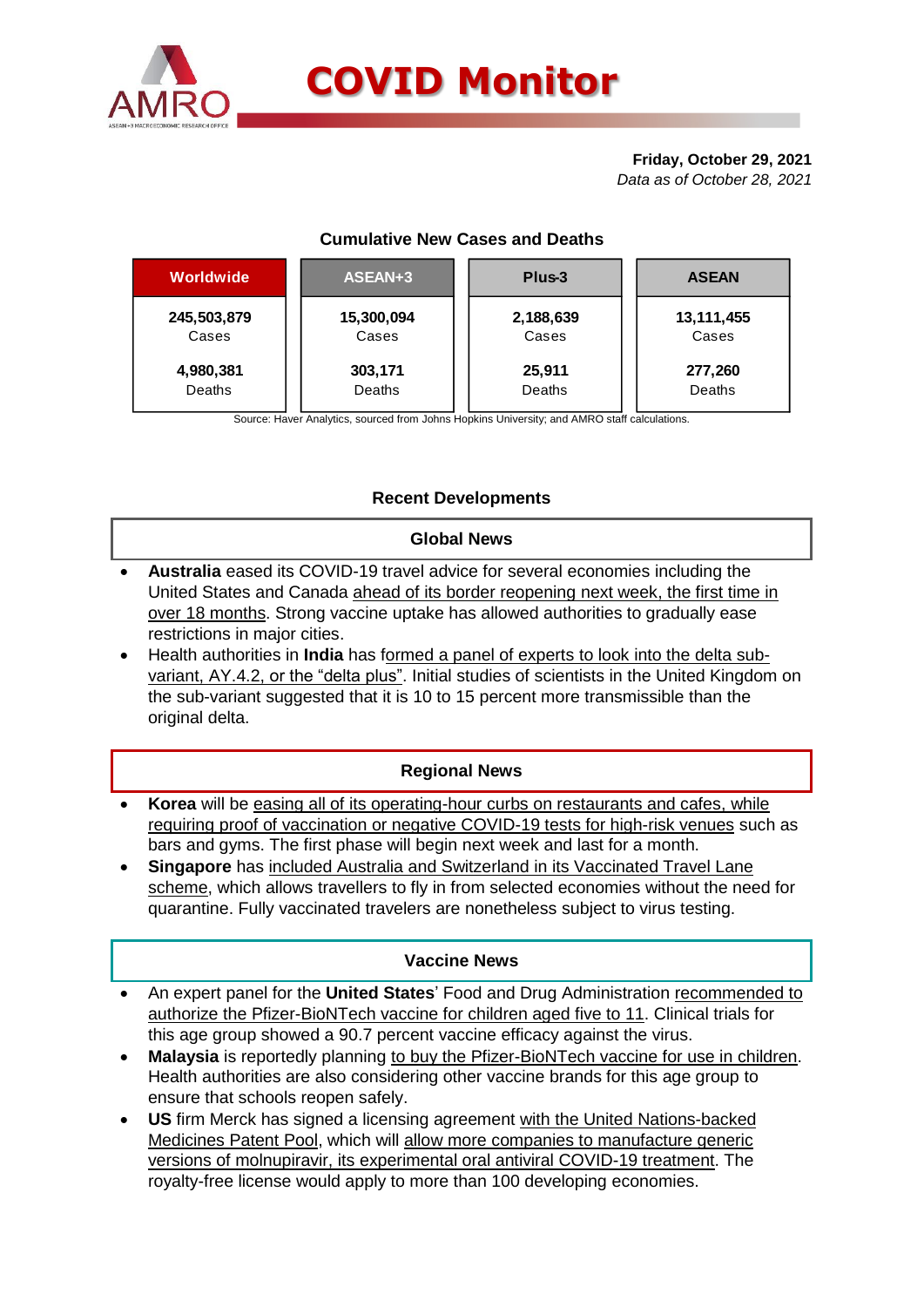|                                                                                                                          |                 | <b>Total Cases Cases per 1M</b> | <b>New</b>            | New Cases <sup>1</sup> | <b>New Cases</b>                                                                                                                                                        | <b>ANew</b>              | Δ% New                             | <b>Total</b>                      | <b>New</b>           | <b>Fatality</b>       |
|--------------------------------------------------------------------------------------------------------------------------|-----------------|---------------------------------|-----------------------|------------------------|-------------------------------------------------------------------------------------------------------------------------------------------------------------------------|--------------------------|------------------------------------|-----------------------------------|----------------------|-----------------------|
| <b>Economy</b>                                                                                                           | (000)           | <b>Population</b>               | $\textsf{Cases}^1$    | since $2020^2$         | per 1M Pop. <sup>1</sup>                                                                                                                                                | $\text{Case} \text{s}^1$ | $\overline{\text{Case}}\text{s}^1$ | <b>Deaths</b>                     | Deaths $^{\rm 1}$    | <b>Rate (%)</b>       |
| Global                                                                                                                   | 245,504         |                                 | 429.335               |                        |                                                                                                                                                                         | 16,920                   | 0.2                                | 4,980,381                         | 7,179                | 2.0                   |
| ASEAN+3                                                                                                                  | 15,300          |                                 | 31,162                |                        |                                                                                                                                                                         | $-2,456$                 | 0.2                                | 303,171                           | 457                  | 2.0                   |
| Plus-3                                                                                                                   | 2,189           |                                 | 1,976                 |                        |                                                                                                                                                                         | 173                      | 0.1                                | 25,911                            | 22                   | 1.2                   |
| <b>ASEAN</b>                                                                                                             | 13,111          |                                 | 29,186                |                        |                                                                                                                                                                         | $-2.629$                 | 0.2                                | 277,260                           | 435                  | 2.1                   |
|                                                                                                                          |                 |                                 |                       |                        |                                                                                                                                                                         |                          |                                    |                                   |                      |                       |
| China                                                                                                                    | 97              | 69                              | 47                    |                        | $\mathbf{0}$                                                                                                                                                            | 21                       | 0.0                                | 4,636                             | 0                    | 4.8                   |
| Hong Kong, China                                                                                                         | 12              | 1,616                           | 4                     |                        | $\mathbf{0}$                                                                                                                                                            | $-1$                     | 0.0                                | 213                               | 0                    | 1.7                   |
| Japan                                                                                                                    | 1,719           | 13,667                          | 272                   |                        | $\overline{2}$                                                                                                                                                          | $-127$                   | 0.0                                | 18,245                            | 9                    | 1.1                   |
| Korea                                                                                                                    | 361             | 6,926                           | 1,652                 |                        | 32                                                                                                                                                                      | 280                      | 0.5                                | 2,817                             | 13                   | 0.8                   |
|                                                                                                                          |                 |                                 |                       |                        |                                                                                                                                                                         |                          |                                    |                                   |                      |                       |
| Indonesia                                                                                                                | 4,243           | 15,721                          | 671                   |                        | $\overline{2}$                                                                                                                                                          | $-148$                   | 0.0                                | 143,333                           | 30                   | 3.4                   |
| Malaysia                                                                                                                 | 2,455           | 73,891                          | 5,880                 |                        | 177                                                                                                                                                                     | $-403$                   | 0.2                                | 28,769                            | 76                   | 1.2                   |
| Philippines                                                                                                              | 2,769           | 25,162                          | 4,105                 |                        | 37                                                                                                                                                                      | $-1,877$                 | 0.1                                | 42,348                            | 159                  | 1.5                   |
| Singapore                                                                                                                | 188             | 32,945                          | 3,689                 |                        | 647                                                                                                                                                                     | 304                      | 2.1                                | 364                               | 12                   | 0.2                   |
| Thailand                                                                                                                 | 1,885           | 27,714                          | 9,056                 |                        | 133                                                                                                                                                                     | -926                     | 0.5                                | 19,006                            | 64                   | 1.0                   |
| Brunei Darussalam                                                                                                        | 12.82           |                                 |                       |                        |                                                                                                                                                                         |                          |                                    |                                   |                      |                       |
| Cambodia                                                                                                                 | 118.22          | 28,432<br>7,062                 | 183<br>124            |                        | 406<br>$\overline{7}$                                                                                                                                                   | -62<br>-87               | 1.5<br>0.1                         | 83<br>2,766                       | 1<br>9               | 0.6<br>2.3            |
| Lao PDR                                                                                                                  | 38.28           | 5,269                           | 612                   |                        | 84                                                                                                                                                                      | 129                      | 1.7                                | 59                                | 1                    | 0.2                   |
| Myanmar                                                                                                                  | 497.70          | 9,324                           | 874                   |                        | 16                                                                                                                                                                      | $-164$                   | 0.2                                | 18,622                            | 22                   | 3.7                   |
| Vietnam                                                                                                                  | 905.48          | 9,392                           | 3,991                 |                        | 41                                                                                                                                                                      | 606                      | 0.4                                | 21,910                            | 60                   | 2.4                   |
|                                                                                                                          |                 |                                 |                       |                        |                                                                                                                                                                         |                          |                                    |                                   |                      |                       |
| Australia                                                                                                                | 168             | 6,460                           | 1,900                 |                        | 73                                                                                                                                                                      | $-353$                   | 1.2                                | 1,708                             | 14                   | 1.0                   |
| Brazil                                                                                                                   | 21,781          | 103,046                         | 12,014                |                        | 57                                                                                                                                                                      | $-144$                   | 0.1                                | 607,068                           | 341                  | 2.8                   |
| France                                                                                                                   | 6,969           | 107,224                         | 5,237                 |                        | 81                                                                                                                                                                      | 605                      | 0.1                                | 115,243                           | 26                   | 1.7                   |
| Germany                                                                                                                  | 4,554           | 54,880                          | 15,216                |                        | 183                                                                                                                                                                     | 2,064                    | 0.3                                | 95,522                            | 75                   | 2.1                   |
| India                                                                                                                    | 34,232          | 24,995                          | 12,653                |                        | 9                                                                                                                                                                       | $-2,439$                 | 0.0                                | 456,386                           | 478                  | 1.3                   |
| United Kingdom                                                                                                           | 8,978           | 133,499                         | 48,175                |                        | 716                                                                                                                                                                     | 1,920                    | 0.5                                | 140,628                           | 212                  | 1.6                   |
| <b>United States</b>                                                                                                     | 45,616          | 137,790                         | 74.799                |                        | 226                                                                                                                                                                     | -811                     | 1.2                                | 739,811                           | 1,397                | 1.6                   |
| <b>ASEAN+3 and Selected Economies:</b><br><b>Cumulative Vaccines Administered</b>                                        |                 |                                 |                       |                        | <b>ASEAN+3 and Selected Economies:</b><br><b>Vaccinations and Aspired Population Coverage</b>                                                                           |                          |                                    |                                   |                      |                       |
|                                                                                                                          |                 | (Per 100 population)            |                       |                        |                                                                                                                                                                         |                          | (Percent of population)            |                                   |                      |                       |
| 180                                                                                                                      |                 |                                 |                       |                        |                                                                                                                                                                         |                          |                                    |                                   |                      |                       |
|                                                                                                                          |                 |                                 | <b>Singapore</b>      |                        | Germany                                                                                                                                                                 |                          |                                    | 68.2 100                          | End-2021             |                       |
| 150                                                                                                                      |                 |                                 | <b>China</b>          |                        | India                                                                                                                                                                   |                          |                                    | 22.7 100                          | End-2021             |                       |
| 120                                                                                                                      |                 | Germany                         | <b>US</b>             |                        | Israel                                                                                                                                                                  |                          |                                    | 73.5 100                          | End-2021<br>End-2021 |                       |
|                                                                                                                          | <b>Cambodia</b> |                                 |                       |                        | Singapore<br>Cambodia                                                                                                                                                   |                          | 90.1                               | 85.0 100<br>80                    | End-2021             |                       |
| 90                                                                                                                       |                 |                                 | Korea<br>World        |                        | United Kingdom                                                                                                                                                          |                          | 83.2                               | 80                                | <b>Early 2022</b>    |                       |
|                                                                                                                          |                 |                                 |                       |                        | China                                                                                                                                                                   |                          | 80.0                               | 80                                | 2022                 |                       |
| 60                                                                                                                       |                 |                                 |                       |                        | Brunei                                                                                                                                                                  |                          | 79.7                               | 80                                | End-2021             |                       |
| 30                                                                                                                       |                 |                                 |                       |                        | Malaysia                                                                                                                                                                |                          | 78.5                               | 80                                | End-2021             | Likely<br>completion  |
|                                                                                                                          |                 |                                 | Hong<br>Kong          |                        | Japan                                                                                                                                                                   |                          | 77.0                               | 80                                | <b>Early 2022</b>    | date of<br>widespread |
| $\Omega$                                                                                                                 |                 |                                 |                       |                        | Indonesia                                                                                                                                                               | m                        | 42.2 80                            |                                   | 2022                 | vaccination           |
| 1-Dec-20                                                                                                                 | 15-May-21       |                                 | 27-Oct-21             |                        | Korea                                                                                                                                                                   |                          | $277.1$ 70                         |                                   | End-2021             |                       |
| 160                                                                                                                      |                 |                                 | <b>Malaysia</b>       |                        | <b>United States</b>                                                                                                                                                    |                          | 65.3<br>70                         |                                   | 2022                 |                       |
|                                                                                                                          |                 |                                 | Japan                 |                        | Hong Kong                                                                                                                                                               |                          | 61.4<br>70                         |                                   | 2022                 |                       |
|                                                                                                                          |                 |                                 | <b>Brunei</b>         |                        | Thailand                                                                                                                                                                |                          | 59.3<br>70                         |                                   | 2022                 |                       |
| 120                                                                                                                      |                 |                                 | <b>Thailand</b>       |                        | Vietnam                                                                                                                                                                 |                          | 55.2<br>50                         |                                   | 2022                 |                       |
|                                                                                                                          |                 |                                 |                       |                        | Philippines                                                                                                                                                             |                          | 50<br>52.5                         |                                   | <b>Early-2022</b>    |                       |
| 80                                                                                                                       |                 |                                 | Vietnam               |                        | Lao PDR                                                                                                                                                                 | 37.1                     | 50                                 |                                   | 2023                 |                       |
|                                                                                                                          |                 |                                 |                       |                        | Myanmar                                                                                                                                                                 |                          |                                    |                                   |                      |                       |
|                                                                                                                          |                 |                                 | ao PDR<br>Philippines |                        |                                                                                                                                                                         | $20.6$ 40                |                                    |                                   | 2023                 |                       |
| 40                                                                                                                       |                 |                                 |                       |                        | 20<br>$\Omega$                                                                                                                                                          | 40                       | 60<br>80                           | 100                               |                      |                       |
|                                                                                                                          | Indonesi        |                                 | <b>Myanmar</b>        |                        | Fully vaccinated                                                                                                                                                        |                          |                                    | Vaccinated with one dose          |                      |                       |
| $\mathbf 0$                                                                                                              |                 |                                 |                       |                        | D To be vaccinated to reach 2021 target                                                                                                                                 |                          |                                    | Vaccinated with at least one dose |                      |                       |
| 7-Feb-21                                                                                                                 | 18-Jun-21       |                                 | 27-Oct-21             |                        | Aspired 2021 target                                                                                                                                                     |                          |                                    |                                   |                      |                       |
| Source: Haver Analytics, sourced from Our World in Data;                                                                 |                 |                                 |                       |                        | Sources: Our World in Data via Haver Analytics; various media sources;                                                                                                  |                          |                                    |                                   |                      |                       |
| and AMRO staff calculations.                                                                                             |                 |                                 |                       |                        | Economist Intelligence Unit; and AMRO staff estimates and calculations.                                                                                                 |                          |                                    |                                   |                      |                       |
| Note: Single vaccination doses only. This does not measure<br>the number of people vaccinated, as two doses are required |                 |                                 |                       |                        | Note: Percent of population vaccinated shows total administered doses divided by<br>two to reflect the two-dose regime of most vaccines—it does not necessarily reflect |                          |                                    |                                   |                      |                       |
| with most available vaccines. Data is reported at irregular                                                              |                 |                                 |                       |                        | the actual number of fully vaccinated people. Aspired 2021 targets and completion                                                                                       |                          |                                    |                                   |                      |                       |
| intervals; numbers show latest available.                                                                                |                 |                                 |                       |                        | dates of widespread vaccination are goals, forecasts, or estimates.                                                                                                     |                          |                                    |                                   |                      |                       |

#### **ASEAN+3 and Selected Economies: COVID-19 Cases and Deaths**

### **ASEAN+3 and Selected Economies: Cumulative Vaccines Administered**





### **ASEAN+3 and Selected Economies: Vaccinations and Aspired Population Coverage**

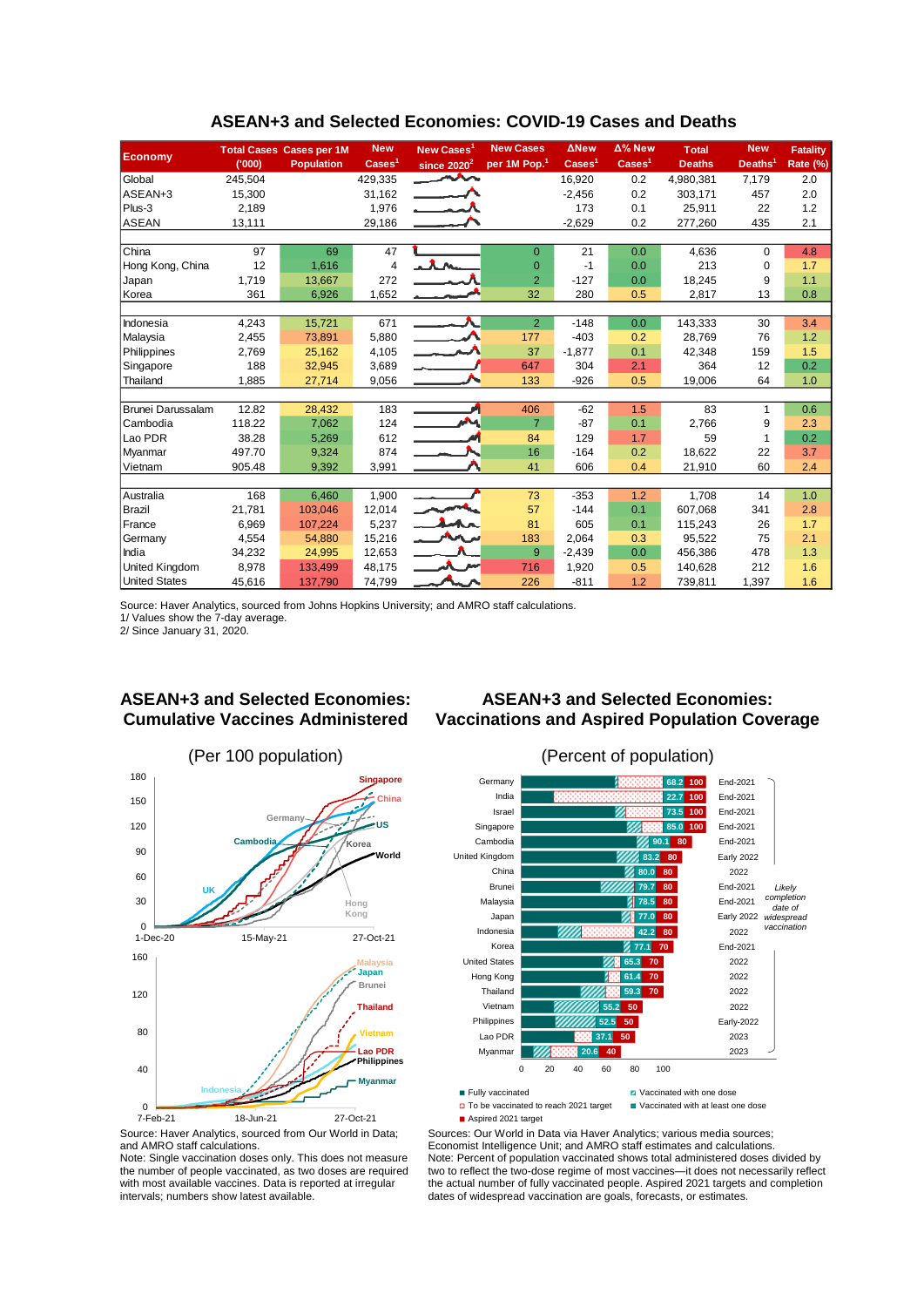

Source: Haver Analytics, sourced from Johns Hopkins University; and AMRO staff calculations.



Source: Haver Analytics, sourced from Johns Hopkins University; and AMRO staff calculations.

3